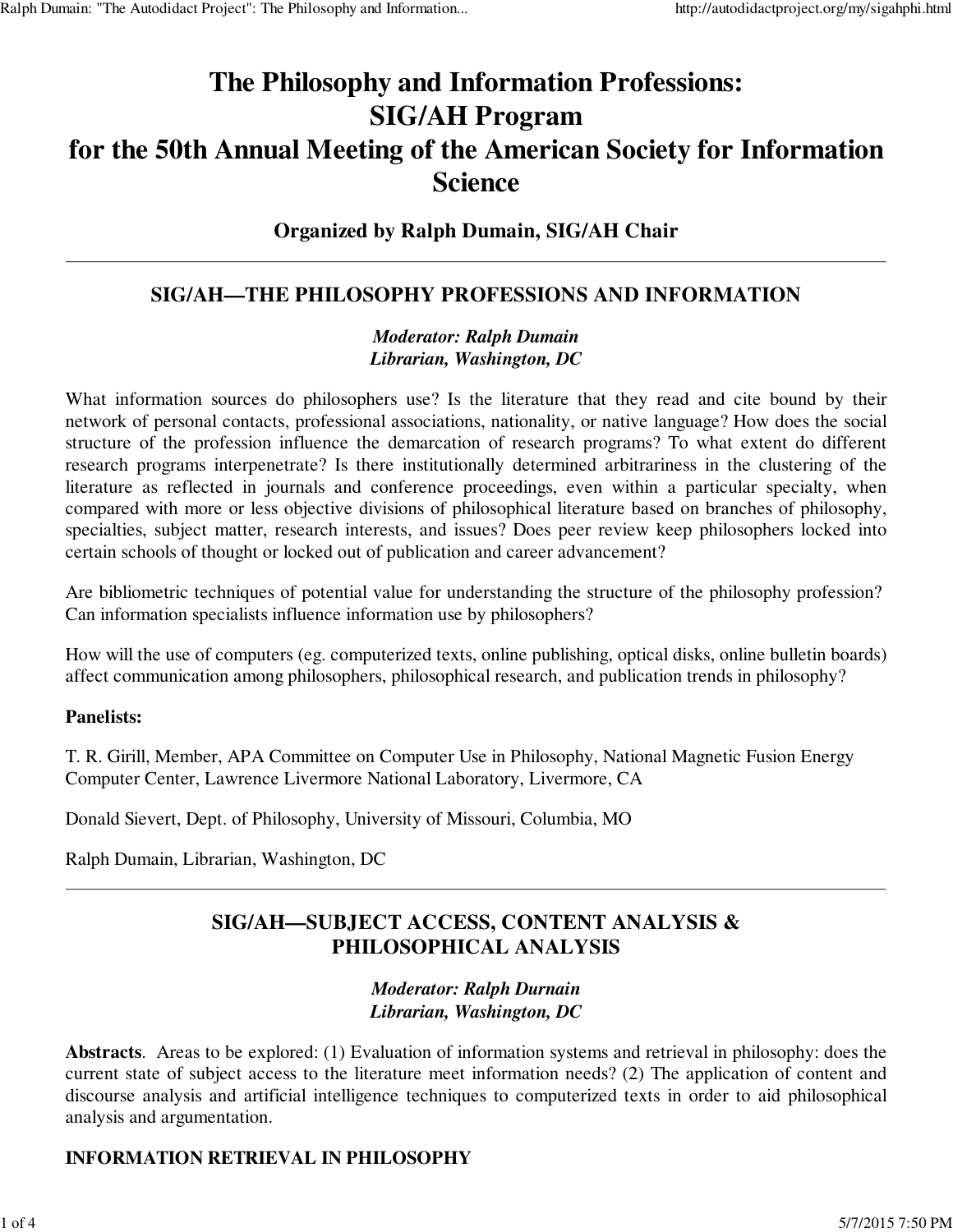Mary Ellen Sievert, School of Library and Information Science, University of Missouri, Columbia, MO

While, generally speaking, there are fewer databases in the humanities than in the sciences or the social sciences, several databases contain information on philosophy. *Philosopher's Index* on DIALOG is probably the best-known. The retrieval effectiveness of this file was tested with a series of sample questions covering differing aspects of philosophy (e.g. history of philosophy, ethics, cognitive science). Sample searches explored both the vocabulary (structure, adequacy, breadth of terms, etc.) and effective strategies for retrieval.

Since philosophical literature can also be found in multi-disciplinary files, the sample questions were also tested in *Arts & Humanities Citation Index* on BRS and *Humanities Index* on Wilsonline and *FRANCIS*-*H* on Questel.

Sample searches tested the vocabulary, size of file, system capabilities and possibilities for limiting (date, language, document type, etc.). The results of the sample searches were compared with the discipline-specific database. Other databases which would be of interest to philosophers in certain specialties such as the MATHFILE for logic, were also discussed and appropriate questions used to test the coverage.

#### **MAPPING THE SHAPE OF AN ARGUMENT**

Alastair McKinnon, Dept. of Philosophy, McGill University, Montreal, Canada

This account falls into four distinct parts: an explanation of our choice of texts from Kierkegaard, a brief description of our method, the presentation of our results, and a brief general discussion of the method's merits and possible shortcomings. Our basic strategy is to extract from the text information about its shape and to represent this in a simple and readily intelligible graphic form. Briefly, we identify its key words, produce a matrix showing their frequencies in its various chapters and, using this matrix as input to our correspondence analysis program, show this shape in a plot or map the points of which represent the chapters of the book and the lines joining these points the shape of that book as seen in two dimensions. (Full text in Proceedings.)

#### **SIG/AH—PHILOSOPHICAL PERSPECTIVES ON INFORMATION SCIENCE**

#### *Moderator: Diana Woodward Drexel University*

**Abstracts**. Fundamental philosophical issues involving the nature of information science and the design of information systems will be examined.

#### **METAPHYSICAL ISSUES IN CLASSIFICATION THEORY**

David V. Ward, Humanities Dept., Widener University, Chester, PA

This paper examines certain philosophical issues related to classification theory. These issues are of two sorts: (1) metaphysical questions about the nature of the objects classified, and; (2) epistemological questions about the definitions of the concepts which denote the classified objects.

Primary among the metaphysical questions is that of the status of universals. Are such objects 'real,' in some robust sense of the term, or are they convenient fictions, as the nominalists and pragmatists would have it? I argue that the pragmatism of Quine is the most desirable alternative, both on grounds of economy and explanatory power, but I also note that the practical implications of a Quinean construal differ little from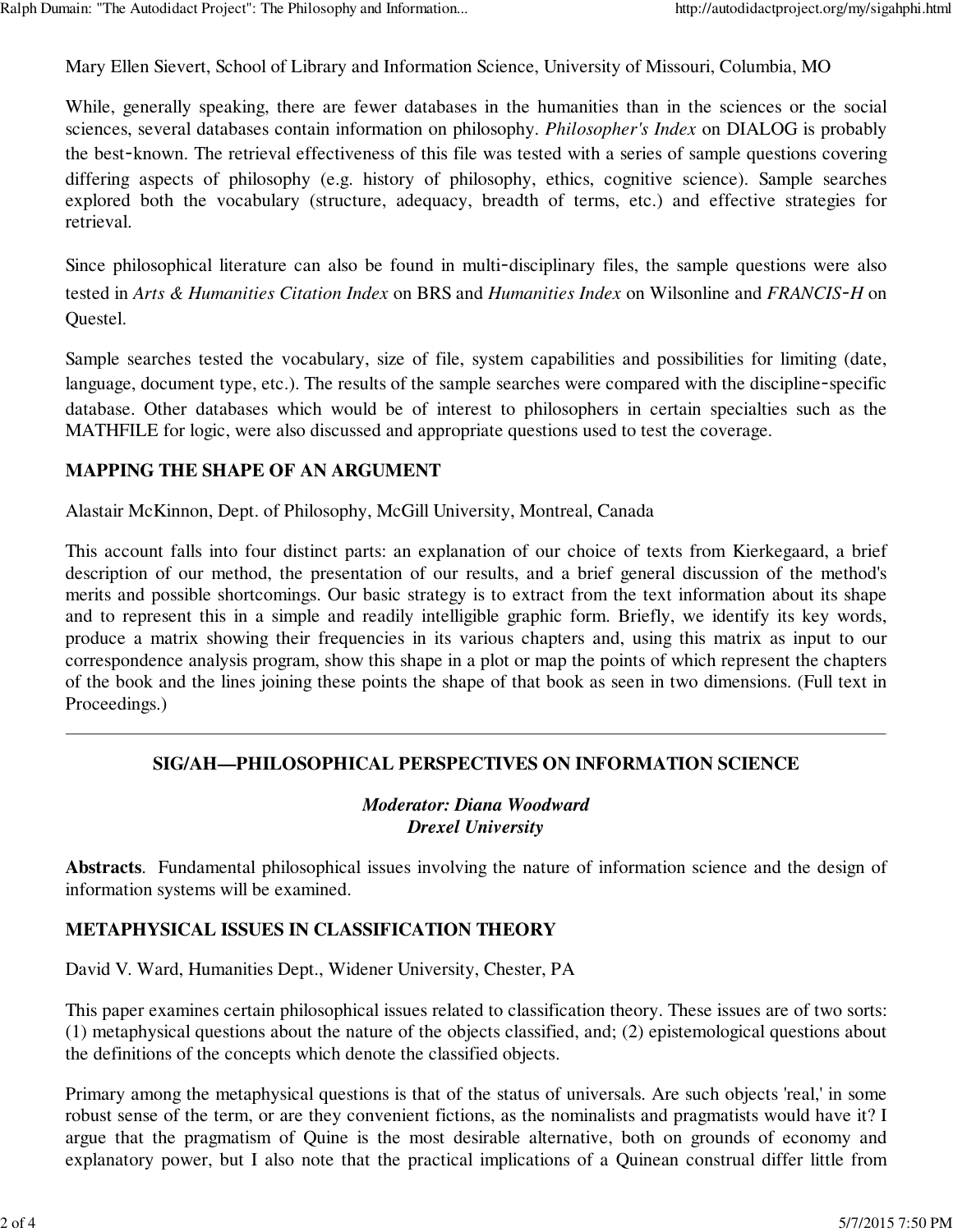those of classical Aristotelian theory.

Foremost among the epistemological questions associated with classification theory is the issue of what definitions are. Are we to understand definitions as assertions which give descriptions of objects? Or should we take definitions as imperatives which prescribe rather than describe linguistic practice? I examine a number of philosophical views on the question of definition, and I also look at classificatory practice in biological taxonomy, with the issue of definition in mind.

Finally, I apply certain principles of biological classification to information classification, and I discuss implications for information classification presented by Aristotelian realism and Quinean pragmatism.

## **PHILOSOPHICAL ASPECTS OF FULL**-**TEXT ONLINE DATABASES**

T. R. Girill, National Magnetic Fusion Energy Computer Center, Lawrence Livermore National Laboratory, Livermore, CA

(Extended abstract in Proceedings.)

#### **SOCIAL EPISTEMOLOGY AND THE FOUNDATIONS OF INFORMATION SCIENCE**

Thomas J. Froehlich, School of Information Studies, Syracuse University, Syracuse, NY

The notion of relevance has been a key concept in information science, and while many studies have attempted to measure it with varying degrees of success, they have approached the phenomenon as one of determining the average subjective states of users when evaluating citations either for their personal needs or for the purpose of an experimental situation. Such an approach is rooted in Cartesian philosophy and its many manifestations—various forms of dualism or a monism that radicalizes one aspect of the dualism (eg. materialism or idealism). Philosophically, this approach is bankrupt since it radically misconstrues the social embeddedness of relevance judgments and the appropriation of culture by the "phenomenal body," a phenomenological construct that avoids dualism and which supplies the foundation for a social epistemology that discloses the transpersonal and intersubjective dimensions of relevance and cognitive authority judgments. In order to grasp effectively the information transfer process in society, we must analyze such concepts as epistemic and axiological communities, two foci of a social epistemology and a hermeneutic approach to information transfer structures.

**SOURCE:** Serial title: *Proceedings of the ASIS Annual Meeting*, volume 24, 1987. *ASIS '87: Proceedings of the 50th Annual Meeting of the American Society for Information Science, Boston, Massachusetts, October 4-8, 1987*. Edited by Ching-Chich Chen. Medford, NJ: Learned Information, Inc., 1987. Abstracts of this program, pp. 253-255.

SIG/AH = Arts & Humanities Special Interest Group. See also extended abstract of T. R. Girill (83-84) and paper of Alastair McKinnon (170-180). See also abstract of joint SIG/AH and SIG/BSS session, 'Midwifing the "World Brain"' (256) and full paper of H. J. Abraham Goodman (91-98).

Philosophical Style: Selected Bibliography

Humor & Philosophy: Selected Bibliography

**Offsite:**

"A Word-Experiment on the Category of the Comic" by Andrew J. Burgess